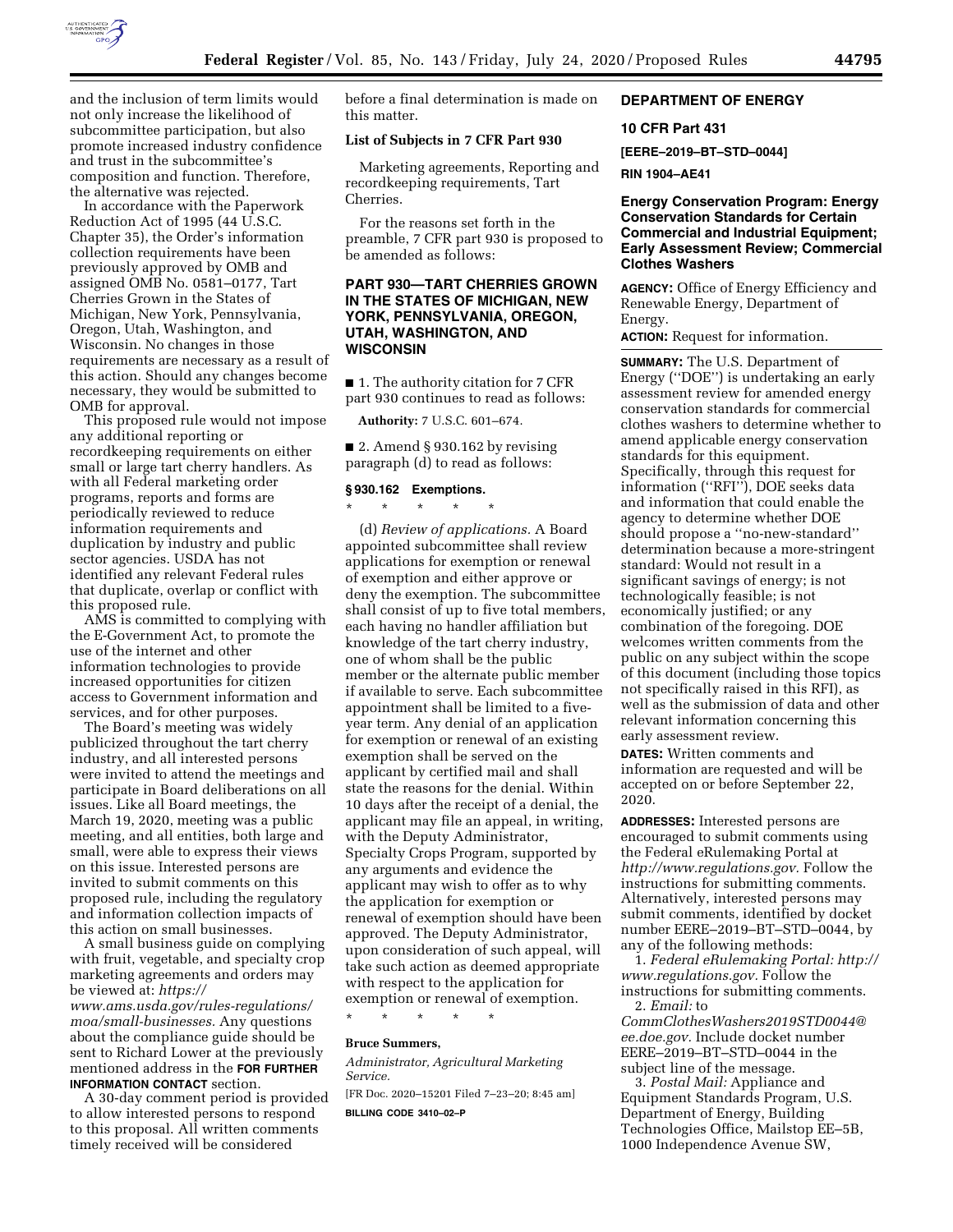Washington, DC, 20585–0121. Telephone: (202) 287–1445. If possible, please submit all items on a compact disc (''CD''), in which case it is not necessary to include printed copies.

4. *Hand Delivery/Courier:* Appliance and Equipment Standards Program, U.S. Department of Energy, Building Technologies Office, 950 L'Enfant Plaza, SW, Suite 600, Washington, DC, 20024. Telephone: (202) 287–1445. If possible, please submit all items on a CD, in which case it is not necessary to include printed copies.

No telefacsimilies (faxes) will be accepted. For detailed instructions on submitting comments and additional information on this process, see section III of this document.

*Docket:* The docket for this activity, which includes **Federal Register**  notices, comments, and other supporting documents/materials, is available for review at *[http://](http://www.regulations.gov) [www.regulations.gov.](http://www.regulations.gov)* All documents in the docket are listed in the *[http://](http://www.regulations.gov)  [www.regulations.gov](http://www.regulations.gov)* index. However, some documents listed in the index, such as those containing information that is exempt from public disclosure, may not be publicly available.

The docket web page can be found at: *[http://www.regulations.gov/](http://www.regulations.gov/#!docketDetail;D=EERE-2019-BT-STD-0044)  [#!docketDetail;D=EERE-2019-BT-STD-](http://www.regulations.gov/#!docketDetail;D=EERE-2019-BT-STD-0044)[0044.](http://www.regulations.gov/#!docketDetail;D=EERE-2019-BT-STD-0044)* The docket web page contains instructions on how to access all documents, including public comments, in the docket. See section III for information on how to submit comments through *[http://](http://www.regulations.gov) [www.regulations.gov.](http://www.regulations.gov)* 

## **FOR FURTHER INFORMATION CONTACT:** Mr.

Bryan Berringer, U.S. Department of Energy, Office of Energy Efficiency and Renewable Energy, Building Technologies Office, EE–5B, 1000 Independence Avenue SW, Washington, DC 20585–0121. Telephone: (202) 586– 0371. Email:

*[ApplianceStandardsQuestions@](mailto:ApplianceStandardsQuestions@ee.doe.gov) [ee.doe.gov.](mailto:ApplianceStandardsQuestions@ee.doe.gov)* 

Ms. Elizabeth Kohl, U.S. Department of Energy, Office of the General Counsel, GC–33, 1000 Independence Avenue SW, Washington, DC 20585–0121. Telephone: (202) 586–7796. Email: *[Elizabeth.Kohl@hq.doe.gov.](mailto:Elizabeth.Kohl@hq.doe.gov)* 

For further information on how to submit a comment or review other public comments and the docket, contact the Appliance and Equipment Standards Program staff at (202) 287– 1445 or by email:

*[ApplianceStandardsQuestions@](mailto:ApplianceStandardsQuestions@ee.doe.gov) [ee.doe.gov.](mailto:ApplianceStandardsQuestions@ee.doe.gov)* 

**SUPPLEMENTARY INFORMATION:** 

### **Table of Contents**

I. Introduction A. Authority B. Rulemaking History II. Request for Information A. Significant Savings of Energy

- B. Technological Feasibility
- C. Economic Justification
- III. Submission of Comments

#### **I. Introduction**

DOE has established an early assessment review process to conduct a more focused analysis of a specific set of facts or circumstances that would allow DOE to determine that, based on one or more statutory criteria, a new or amended energy conservation standard is not warranted. One of the major factors that led to the establishment of this review is to limit the resources, from both DOE and stakeholders, allocated to rulemakings that will not satisfy the requirements in Energy Policy and Conservation Act, as amended ("EPCA")<sup>1</sup> that a new or amended energy conservation standard save a significant amount of energy, and be economically justified and technologically feasible. *See* 85 FR 8626, 8653–8654 (Feb. 14, 2020).

As part of the early assessment, DOE publishes a RFI in the **Federal Register**, announcing that DOE is considering initiating a rulemaking proceeding and soliciting comments, data, and information on whether a new or amended energy conservation standard would save a significant amount of energy and be technologically feasible and economically justified. Based on the information received in response to the RFI and DOE's own analysis, DOE will determine whether to proceed with a rulemaking for a new or amended energy conservation standard.

If DOE makes an initial determination based upon available evidence that a new or amended energy conservation standard would not meet the applicable statutory criteria, DOE would engage in notice and comment rulemaking before issuing a final determination that new or amended energy conservation standards are not warranted. Conversely, if DOE makes an initial determination that a new or amended energy conservation standard would satisfy the applicable statutory criteria or DOE's analysis is inconclusive, DOE would undertake the preliminary stages of a rulemaking to issue a new or amended energy conservation standard. Beginning such a rulemaking, however, would not preclude DOE from later

making a determination that a new or amended energy conservation standard cannot satisfy the requirements in the EPCA, based upon the full suite of DOE's analyses. *See* 85 FR 8626, 8654 (Feb. 14, 2020).

#### *A. Authority*

EPCA, among other things, authorizes DOE to regulate the energy efficiency of a number of consumer products and certain industrial equipment. (42 U.S.C. 6291–6317) Title III, Part  $C^2$  of EPCA, added by Public Law 95–619, Title IV, section 441(a) (42 U.S.C. 6311–6317, as codified), established the Energy Conservation Program for Certain Industrial Equipment, which sets forth a variety of provisions designed to improve energy efficiency. This equipment includes commercial clothes washers (''CCW''), the subject of this document. (42 U.S.C. 6311(1)(H)).

Under EPCA, DOE's energy conservation program consists essentially of four parts: (1) Testing, (2) labeling, (3) Federal energy conservation standards, and (4) certification and enforcement procedures. Relevant provisions of EPCA include definitions (42 U.S.C. 6311), test procedures (42 U.S.C. 6314), labeling provisions (42 U.S.C. 6315), energy conservation standards (42 U.S.C. 6313), and the authority to require information and reports from manufacturers (42 U.S.C. 6316).

Federal energy efficiency requirements for covered equipment established under EPCA generally supersede State laws and regulations concerning energy conservation testing, labeling, and standards. (42 U.S.C. 6316(a) and (b); 42 U.S.C. 6297) DOE may, however, grant waivers of Federal preemption in limited instances for particular State laws or regulations, in accordance with the procedures and other provisions set forth under 42 U.S.C. 6316(a) (applying the preemption waiver provisions of 42 U.S.C. 6297).

EPCA also requires that, not later than six years after the issuance of any final rule establishing or amending a standard, DOE evaluate the energy conservation standards for each type of covered equipment, including those at issue here, and publish either a notice of determination that the standards do not need to be amended, or a notice of proposed rulemaking (''NOPR'') that includes new proposed energy conservation standards (proceeding to a final rule, as appropriate). (42 U.S.C. 6316(a); 42 U.S.C. 6295(m)(1)) In making a determination that the

<sup>1</sup>All references to EPCA in this document refer to the statute as amended through America's Water Infrastructure Act of 2018, Public Law 115–270 (Oct. 23, 2018).

<sup>2</sup>For editorial reasons, upon codification in the U.S. Code, Part C was redesignated Part A–1.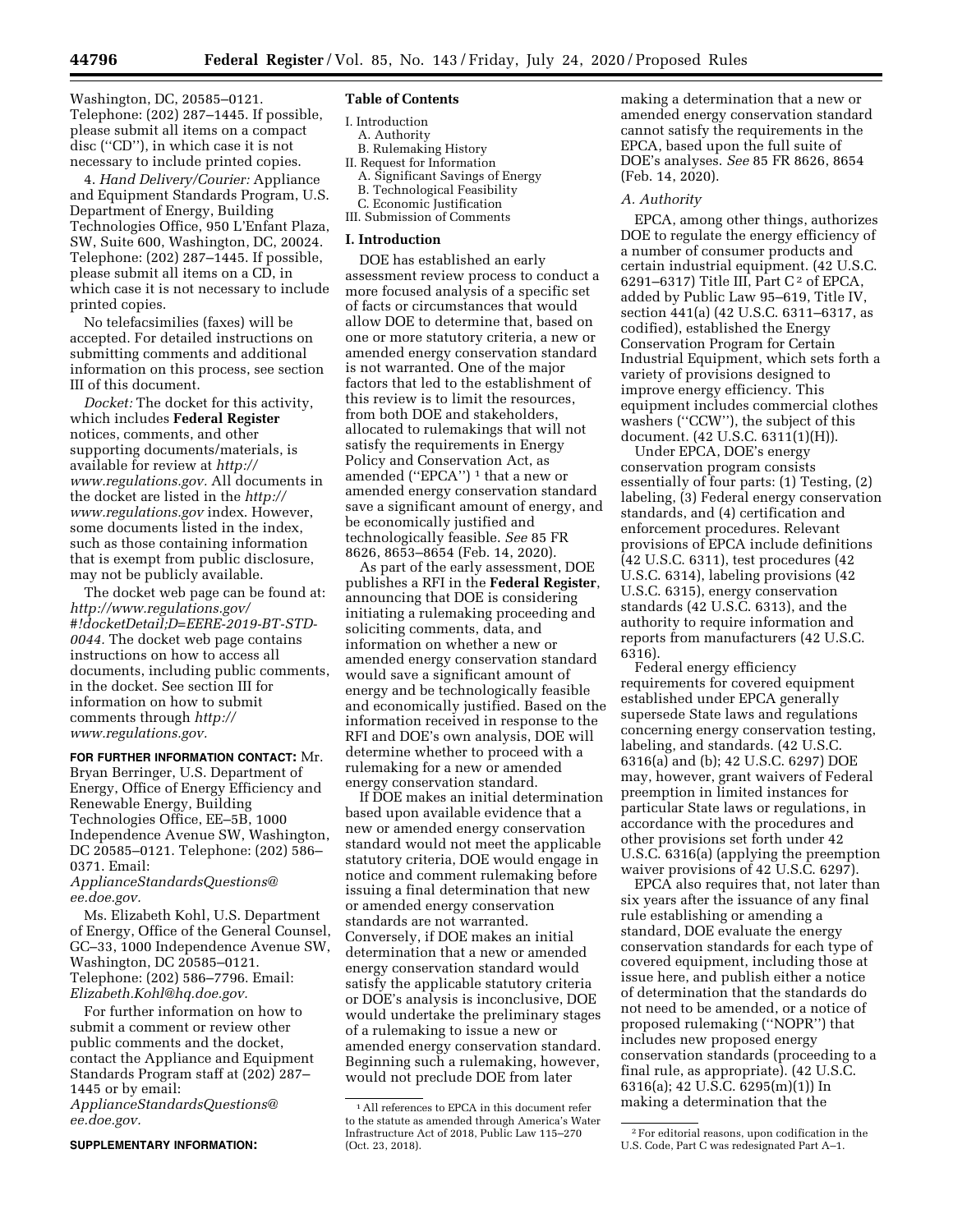standards do not need to be amended, DOE must evaluate whether amended standards (1) will result in significant conservation of energy, (2) are technologically feasible, and (3) are cost effective as described under 42 U.S.C. 6295(o)(2)(B)(i)(II). (42 U.S.C. 6316(a); 42 U.S.C. 6295(m)(1)(A); 42 U.S.C. 6295(n)(2)) Under 42 U.S.C. 6295(o)(2)(B)(i)(II), DOE must determine whether the benefits of a standard exceed its burdens by, to the greatest extent practicable, considering the savings in operating costs throughout the estimated average life of the covered equipment in the type (or class) compared to any increase in the price of, or in the initial charges for, or maintenance expenses of, the covered equipment which are likely to result from the imposition of the standard. If DOE determines not to amend a standard based on the statutory criteria, not later than three years after the issuance of a final determination not to amend standards, DOE must publish either a notice of determination that standards for the equipment do not need to be amended, or a NOPR including new proposed energy conservation standards (proceeding to a final rule, as appropriate). (42 U.S.C. 6316(a); 42 U.S.C. 6295(m)(3)(B)) DOE must make the analysis on which a determination is based publicly available and provide an opportunity for written comment. (42 U.S.C. 6316(a); 42 U.S.C. 6295(m)(2))

In proposing new standards, DOE must evaluate that proposal against the criteria of 42 U.S.C. 6295(o), as described in the following section, and follow the rulemaking procedures set out in 42 U.S.C. 6295(p). (42 U.S.C. 6316(a); 42 U.S.C. 6295(m)(1)(B)) If DOE decides to amend the standard based on the statutory criteria, DOE must publish a final rule not later than two years after energy conservation standards are proposed. (42 U.S.C. 6316(a); 42 U.S.C. 6295(m)(3)(A))

# *B. Rulemaking History*

DOE completed a rulemaking in 2014 to amend the standards for CCWs manufactured on or after January 1, 2018. 79 FR 74492 (Dec. 15, 2014; ''December 2014 Final Rule''). The current energy conservation standards established in this final rule are located in title 10 of the Code of Federal Regulations (''CFR'') part 431 section 156(b). As provided in 10 CFR 431.154, the currently applicable DOE test procedures for CCWs appear at appendix J2 to subpart B of part 430,

which prescribes the test procedures for residential clothes washers.3

# **II. Request for Information**

DOE is publishing this RFI to collect data and information during the early assessment review to inform its decision, consistent with its obligations under EPCA, as to whether the Department should proceed with an energy conservation standards rulemaking. Accordingly, in the following sections, DOE has identified specific issues on which it seeks input to aid in its analysis of whether an amended standard for CCWs would not save a significant amount of energy or be technologically feasible or economically justified. In particular, DOE is interested in any information indicating that there has not been sufficient technological or market changes since DOE last conducted an energy conservation standards rulemaking analysis for CCWs to suggest a more-stringent standard could satisfy these criteria. DOE also welcomes comments on other issues relevant to its early assessment that may not specifically be identified in this document.

# *A. Significant Savings of Energy*

On December 15, 2014, DOE established energy conservation standards for CCWs that are expected to result in 0.04 quadrillion British thermal units (''quads'') of site energy savings<sup>4</sup> over a 30-year period, which amounts to energy savings of 7 percent relative to the energy use of CCWs without the amended standards. 79 FR 74492, 74493. If DOE determines that more-stringent energy conservation standards would not result in an additional 0.3 quads of site energy savings or an additional 10-percent reduction in site energy use over a 30 year period, DOE would propose to make a no-new-standards determination. DOE seeks comment on energy savings that could be expected from more-stringent standards for CCWs.

## *B. Technological Feasibility*

In the December 2014 Final Rule, DOE considered a number of technology options that manufacturers could use to reduce energy consumption in CCWs. DOE seeks comment on any changes to these technology options that could affect whether DOE could propose a ''no-new-standards'' determination, such as an insignificant increase in the range of efficiencies and performance characteristics of these technology options. DOE also seeks comment on whether there are any other technology options that DOE should consider in its analysis.

### *C. Economic Justification*

In determining whether a proposed energy conservation standard is economically justified, DOE analyzes, among other things, the potential economic impact on consumers, manufacturers, and the Nation. DOE seeks comment on whether there are economic barriers to the adoption of more-stringent energy conservation standards for CCWs. DOE also seeks comment and data on any other aspects of its economic justification analysis from the December 2014 Final Rule that may indicate whether more-stringent energy conservation standards would not be economically justified or cost effective.

# **III. Submission of Comments**

DOE invites all interested parties to submit in writing by September 22, 2020, comments and information on matters addressed in this notice and on other matters relevant to DOE's early assessment of whether more-stringent energy conservation standards are not warranted for CCWs.

*Submitting comments via [http://](http://www.regulations.gov)  [www.regulations.gov.](http://www.regulations.gov)* The *[http://](http://www.regulations.gov)  [www.regulations.gov](http://www.regulations.gov)* web page requires you to provide your name and contact information. Your contact information will be viewable to DOE Building Technologies staff only. Your contact information will not be publicly viewable except for your first and last names, organization name (if any), and submitter representative name (if any). If your comment is not processed properly because of technical difficulties, DOE will use this information to contact you. If DOE cannot read your comment due to technical difficulties and cannot contact you for clarification, DOE may not be able to consider your comment.

However, your contact information will be publicly viewable if you include it in the comment or in any documents attached to your comment. Any

<sup>3</sup>EPCA directs that the test procedure for CCWs shall be the same as the test procedures established for residential clothes washers. (42 U.S.C. 6314(a)(8))

<sup>4</sup>This estimate of 0.04 quads reflects site energy savings. The final rule published December 15, 2014 presented the 30-year energy savings estimate as 0.07 quads, reflecting full-fuel-cycle (''FFC'') energy savings. The FFC measure includes point-ofuse (site) energy; the energy losses associated with generation, transmission, and distribution of electricity; and the energy consumed in extracting, processing, and transporting or distributing primary fuels. 79 FR 77492, 74502.